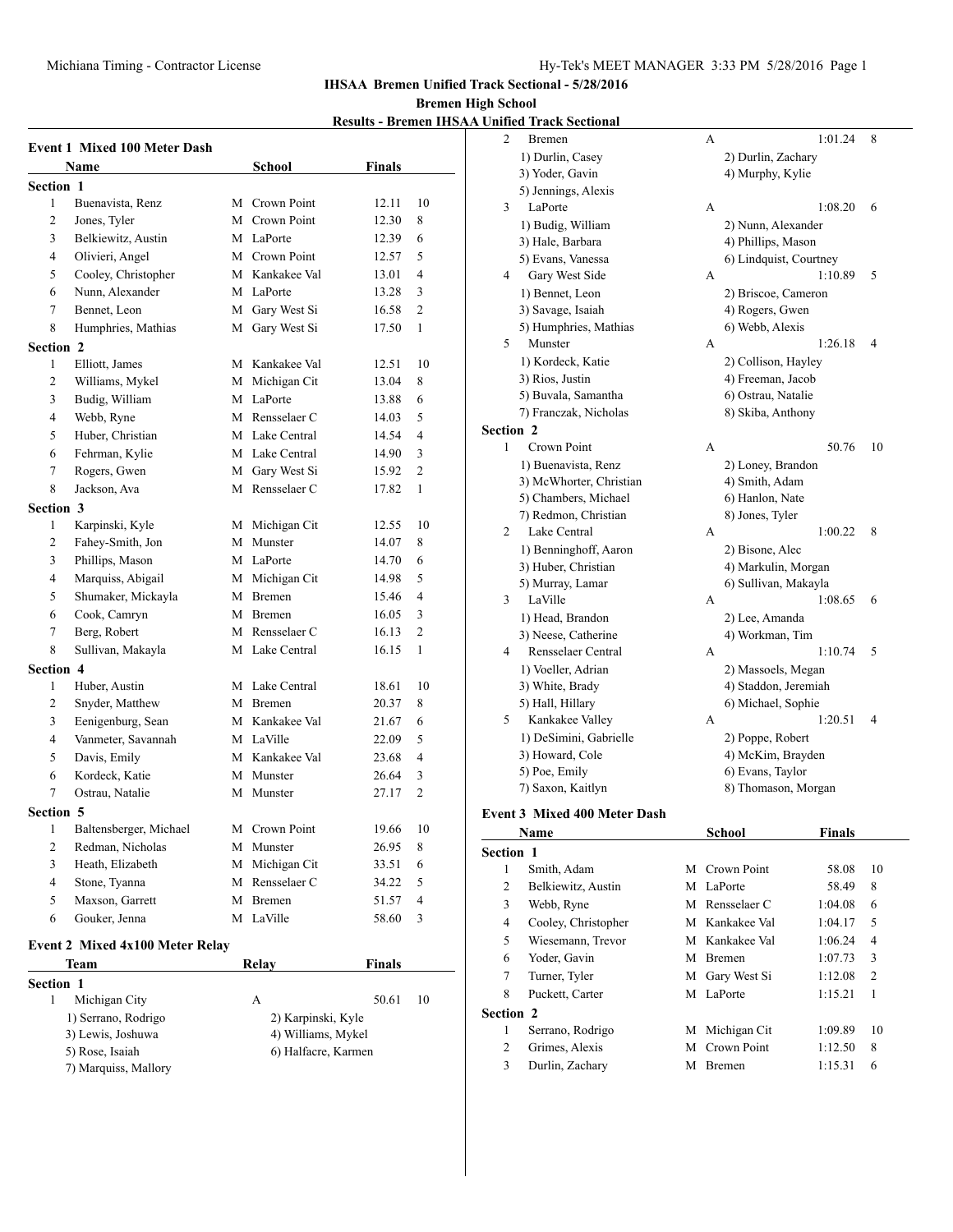**Index** Sectional - 5/28/2016

chool<br>Bremen

|                | <b>IHSAA Bremen Unified Track!</b><br><b>Bremen High Sc</b> |               |                |   |                                           |                  |
|----------------|-------------------------------------------------------------|---------------|----------------|---|-------------------------------------------|------------------|
|                | <b>Results - Bremen IHSAA Unifi</b>                         |               |                |   |                                           |                  |
| 3              |                                                             |               |                |   | Section 2  (Event 3 Mixed 400 Meter Dash) |                  |
| 4              |                                                             | <b>Finals</b> | School         |   | Name                                      |                  |
| 5              | 5                                                           | 1:17.92       | M Munster      |   | Dato, Megan                               | $\overline{4}$   |
| 6              | $\overline{4}$                                              | 1:23.35       | M LaVille      |   | Hollon, Tyler                             | 5                |
|                | 3                                                           | 1:27.13       | M Munster      |   | Collison, Hayley                          | 6                |
| Even           | 2                                                           | 1:29.06       | M Rensselaer C |   | Jackson, Ava                              | $\tau$           |
|                | 1                                                           | 1:32.54       | M Rensselaer C |   | Voeller, Adrian                           | 8                |
| Fligh          |                                                             |               |                |   |                                           | <b>Section 3</b> |
| 1              | 10                                                          | 1:10.45       | M Michigan Cit |   | Conklin, Conner                           | 1                |
| 2              | 8                                                           | 1:10.74       | M Michigan Cit |   | Lewis, Joshuwa                            | $\overline{c}$   |
| 3              | 6                                                           | 1:15.62       | M Crown Point  |   | Redmon, Christian                         | 3                |
| $\overline{4}$ | 5                                                           | 1:23.71       | M LaVille      |   | Snyder, Jake                              | $\overline{4}$   |
| 5              | $\overline{4}$                                              | 1:28.73       | M Michigan Cit |   | Mack, William                             | 5                |
| 6              | 3                                                           | 1:35.72       | M LaVille      |   | Foster, Karissa                           | 6                |
| 7              | 2                                                           | 1:39.35       | M Rensselaer C |   | Staddon, Jeremiah                         | $\tau$           |
| Fligh          | 1                                                           | 1:47.04       | M LaPorte      |   | Ferrell, Nicholas                         | 8                |
| 1              |                                                             |               |                |   |                                           | <b>Section 4</b> |
| $\overline{2}$ | 10                                                          | 1:32.59       | M LaVille      |   | Hostetler, Lydia                          | 1                |
| 3              | 8                                                           | 1:37.61       | M LaPorte      |   | Hale, Barbara                             | $\overline{2}$   |
| $\overline{4}$ | 6                                                           | 1:50.38       | M Munster      |   | Mitchell, Daniel                          | 3                |
| 5              | 5                                                           | 1:50.90       | M Kankakee Val |   | Eenigenburg, Sean                         | $\overline{4}$   |
| 6              | $\overline{4}$                                              | 1:57.24       | M Kankakee Val |   | Molden, Shiann                            | 5                |
| 7              | 3                                                           | 2:03.99       | M Crown Point  |   | Moormann, Xaviar                          | 6                |
| Fligh          | 2                                                           | 2:54.90       | M Munster      |   | Ostrau, Natalie                           | $\tau$           |
| 1              |                                                             |               |                |   |                                           |                  |
| $\overline{2}$ |                                                             |               |                |   | <b>Event 4 Mixed Long Jump</b>            |                  |
| 3              |                                                             | Finals        | School         |   |                                           | Name             |
| $\overline{4}$ |                                                             |               |                |   |                                           | Flight 1         |
| 5              | 10                                                          | 20-04.00      | M Crown Point  |   | Pytel, Jared                              | 1                |
| 6              | 8                                                           | 19-04.00      | M Kankakee Val |   | Elliott, James                            | $\overline{c}$   |
| Fligh          | 6                                                           | 16-08.00      | M Kankakee Val |   | Poppe, Robert                             | 3                |
| 1              | 5                                                           | 16-06.00      | M LaPorte      |   | Otwinowski, Matthew                       | $\overline{4}$   |
| 2              | $\overline{4}$                                              | 16-03.00      | M LaPorte      |   | Budig, Andrew                             | 5                |
| 3              | 3                                                           | 13-09.50      | M Michigan Cit |   | Rose, Isaiah                              | 6                |
| Fligh          | $\overline{c}$                                              | $6 - 01.00$   | M Gary West Si |   | Toval, Raymond                            | 7                |
| 1              |                                                             |               |                |   |                                           | Flight 2         |
| $\overline{c}$ | 10                                                          | 13-05.50      | M Crown Point  |   | Cooper, Melissa                           | 1                |
| 3              | 8                                                           | 12-10.50      | Michigan Cit   | М | Mack, William                             | $\overline{c}$   |
| $\overline{4}$ | 6                                                           | 11-05.00      | Michigan Cit   | М | Bibb, Sally                               | 3                |
| 5              | 5                                                           | 10-07.00      | Michigan Cit   | М | Streeting, Hannah                         | 4                |
| 6              | $\overline{\mathcal{A}}$                                    | 9-09.00       | M LaVille      |   | Foster, Karissa                           | 5                |
| Fligh          | 3                                                           | 9-08.00       | M Crown Point  |   | Chambers, Michael                         | 6                |
| 1              | $\overline{c}$                                              | 9-06.00       | Kankakee Val   | М | Evans, Taylor                             | 7                |
| $\overline{2}$ | 1                                                           | 9-05.50       | M LaVille      |   | Kaszas, Hannah                            | 8                |
| 3              |                                                             |               |                |   |                                           | Flight 3         |
| 4              | 10                                                          | 14-06.00      | M Munster      |   | Alanis, Diego                             | 1                |
| 5              | 8                                                           | 11-08.00      | M LaVille      |   | Cox, Haylie                               | $\overline{c}$   |
|                | 6                                                           | 11-00.00      | M Munster      |   | Dato, Megan                               | 3                |
|                | 5                                                           | 9-09.00       | M LaPorte      |   | Ferrell, Nicholas                         | $\overline{4}$   |
|                | $\overline{\mathcal{A}}$                                    | 7-01.00       | M Crown Point  |   | Stevenson, Alex                           | 5                |
|                | 3                                                           | $6 - 09.00$   | M LaPorte      |   | Drink, Audrey                             | 6                |
|                | $\mathbf{2}$                                                | 5-10.50       | M LaVille      |   | Hughes, Ed                                | 7                |
|                |                                                             |               |                |   |                                           | Flight 4         |
|                |                                                             | 10-09.50      | Bremen         | М | Cook, Camryn                              | 1                |
|                | 10<br>8                                                     | 6-06.00       | M Bremen       |   | Davis, Alexis                             | 2                |

|                | <b>Unified Track Sectional</b> |   |                |               |                |
|----------------|--------------------------------|---|----------------|---------------|----------------|
| 3              | Snyder, Matthew                | М | Bremen         | 6-02.50       | 6              |
| 4              | Gruber, Kayley                 | М | Munster        | 6-02.00       | 5              |
| 5              | McKim, Brayden                 |   | M Kankakee Val | 5-00.00       | 4              |
| 6              | Redman, Nicholas               | М | Munster        | $3-03.00$     | 3              |
|                | <b>Event 5 Mixed Shot Put</b>  |   |                |               |                |
|                | Name                           |   | <b>School</b>  | <b>Finals</b> |                |
| Flight 1       |                                |   |                |               |                |
| 1              | Kleimola, Jacob                |   | M Lake Central | 46-11.00      | 10             |
| $\overline{c}$ | Otwinowski, Matthew            |   | M LaPorte      | 45-03.50      | 8              |
| 3              | Ristovski, Alex                |   | M Crown Point  | 44-06.50      | 6              |
| $\overline{4}$ | Alanis, Diego                  |   | M Munster      | 40-09.50      | 5              |
| 5              | McAdow, Trent                  |   | M Rensselaer C | 30-05.00      | 4              |
| 6              | Freeman, Jacob                 | М | Munster        | 23-09.00      | 3              |
| 7              | Cooper, Melissa                | M | Crown Point    | 15-07.75      | $\overline{2}$ |
| Flight 2       |                                |   |                |               |                |
| 1              | Lines, Trevor                  |   | M Michigan Cit | 35-00.25      | 10             |
| 2              | Price, Denzal                  | M | Gary West Si   | 33-02.75      | 8              |
| 3              | Munoz, Miguel                  |   | M LaPorte      | 33-01.25      | 6              |
| 4              | Workman, Tim                   |   | M LaVille      | 31-07.00      | 5              |
| 5              | Benninghoff, Aaron             |   | M Lake Central | 31-05.50      | $\overline{4}$ |
| 6              | Toval, Raymond                 |   | M Gary West Si | 28-05.50      | 3              |
| 7              | Kovalcik, Katherine            |   | M Michigan Cit | 20-08.00      | 2              |
| Flight 3       |                                |   |                |               |                |
| 1              | White, Brady                   |   | M Rensselaer C | 29-00.00      | 10             |
| 2              | Wiesemann, Trevor              |   | M Kankakee Val | 28-06.00      | 8              |
| 3              | Walters, Schuyler              |   | M Kankakee Val | 26-09.00      | 6              |
| $\overline{4}$ | Musgrove, Ryan                 | М | Crown Point    | 26-04.50      | 5              |
| 5              | Berg, Robert                   |   | M Rensselaer C | 26-02.25      | 4              |
| 6              | Shirley, Justice               |   | M LaVille      | 20-00.00      | 3              |
| Flight 4       |                                |   |                |               |                |
| 1              | Huber, Austin                  |   | M Lake Central | 22-07.50      | 10             |
| 2              | Mitchell, Daniel               |   | M Munster      | 17-05.00      | 8              |
| 3              | Bisone, Alec                   |   | M Lake Central | 17-04.50      | 6              |
| Flight 5       |                                |   |                |               |                |
| 1              | Vandiver, Taryn                |   | M Bremen       | 20-04.25      | 10             |
| 2              | DeSimini, Gabrielle            | М | Kankakee Val   | 20-02.00      | 8              |
| 3              | Budig, Michael                 |   | M LaPorte      | 19-02.25      | 6              |
| 4              | Hughes, Robert                 | М | Crown Point    | 18-10.25      | 5              |
| 5              | Gruber, Kayley                 | М | Munster        | 14-05.75      | 4              |
| 6              | Stone, Tyanna                  |   | M Rensselaer C | $11 - 10.00$  | 3              |
| Flight 6       |                                |   |                |               |                |
| 1              | Carey, Darnisha                |   | M Michigan Cit | 19-06.50      | 10             |
| $\overline{c}$ | Thomason, Morgan               |   | M Kankakee Val | 15-11.00      | 8              |
| 3              | Drink, Audrey                  |   | M LaPorte      | 15-08.00      | 6              |
| $\overline{4}$ | Heath, Elizabeth               |   | M Michigan Cit | 9-00.50       | 5              |
| 5              | Maxson, Garrett                |   | M Bremen       | 4-11.50       | 4              |

| Combined Team Scores - 5 Events Scored |     |  |  |  |  |
|----------------------------------------|-----|--|--|--|--|
| 1) Michigan City                       | 120 |  |  |  |  |
| 2) Crown Point                         | 115 |  |  |  |  |
| 3) Kankakee Valley                     | 96  |  |  |  |  |
| LaPorte                                | 88  |  |  |  |  |